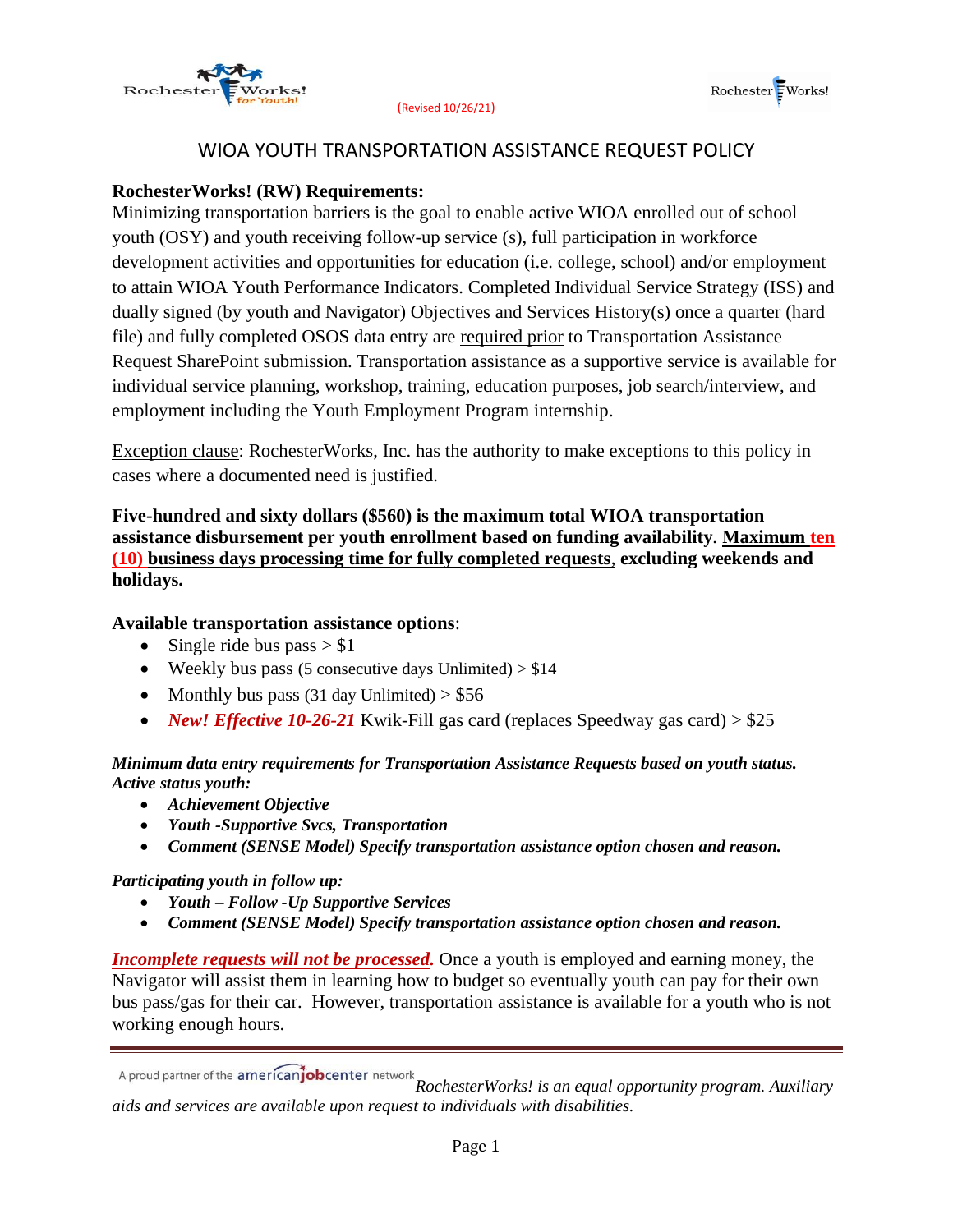



## WIOA YOUTH TRANSPORTATION ASSISTANCE REQUEST POLICY

#### **Process**:

- 1. Complete all OSOS data entry requirements for active and follow up status utilizing current OSOS Desk Guide draft **prior** to submitting Transportation Assistance Request.
- 2. Submit Transportation Assistance Request for processing to *Zinnia Dzus-DeBole*, *Youth Program Coordinator* (or other designated staff), go to SharePoint link below <https://rochesterworks490.sharepoint.com/sites/TransportationAssistanceRequests>
- 3. From the Home page, select **Transportation Assistance Requests**, on the left.
- 4. Select **New** on the top bar.
- 5. A new box appears. Fill in all fields with a red star  $*$ only.
- 6. If you have additional information about the request to share, you can add it in the field titled **Comments (If Needed).** This field is not required.
- 7. All other fields are RW ONLY. They are used for RW Staff to process the requests.
- 8. Hit **SAVE** at the bottom.
- 9. Repeat for each request. No paper form needed! If you have any questions, connect with *Zinnia Dzus-DeBole* [zddebole@rochesterworks.org](mailto:zddebole@rochesterworks.org)
- 10. Once verification of OSOS data entry, request is completed, and **processed within ten (10) business days**, excluding weekends and holidays.
- 11. Requesting Navigator emailed once envelope is ready for pickup at the RWCC Front Desk at 100 College Ave, Suite 200, or, envelope can be mailed to Navigator via US Postal mail.
- 12. Download and complete the **Transportation Assistance Receipt** from the Navigator Resources and Information webpage <http://rochesterworks.org/navigator-resources/> for bus pass or \$25 Kwik-Fill gas card. Record last five number digits of Kwik-Fill gas card(s) but write in full bus pass number. Both youth and Navigator sign and date to verify distribution. Youth takes full responsibility for safeguarding bus pass or gas card and acknowledges lost or stolen bus pass or gas card will not be replaced.
- 13. The original ink-signed **Transportation Assistance Receipt** is returned within 5 business days to *Cassilda Campbell, Youth System Assistant* (US Postal mail, or drop off at the RWCC Front Desk at 100 College Ave, Suite 200, to be filed at RochesterWorks! for auditing purposes. A copy of the original receipt needs to be placed in the youth's hard file.

### **Return process:**

- 1. Place SENSE Model-OSOS comment regarding bus pass/gas card(s) return to RochesterWorks with specific reason(s).
- 2. Return bus passes and Speedway gas cards in envelopes to *Zinnia Dzus-DeBole*

*A* proud partner of the **americanfob**center network<br> **RochesterWorks!** is an equal opportunity program. Auxiliary *aids and services are available upon request to individuals with disabilities.*